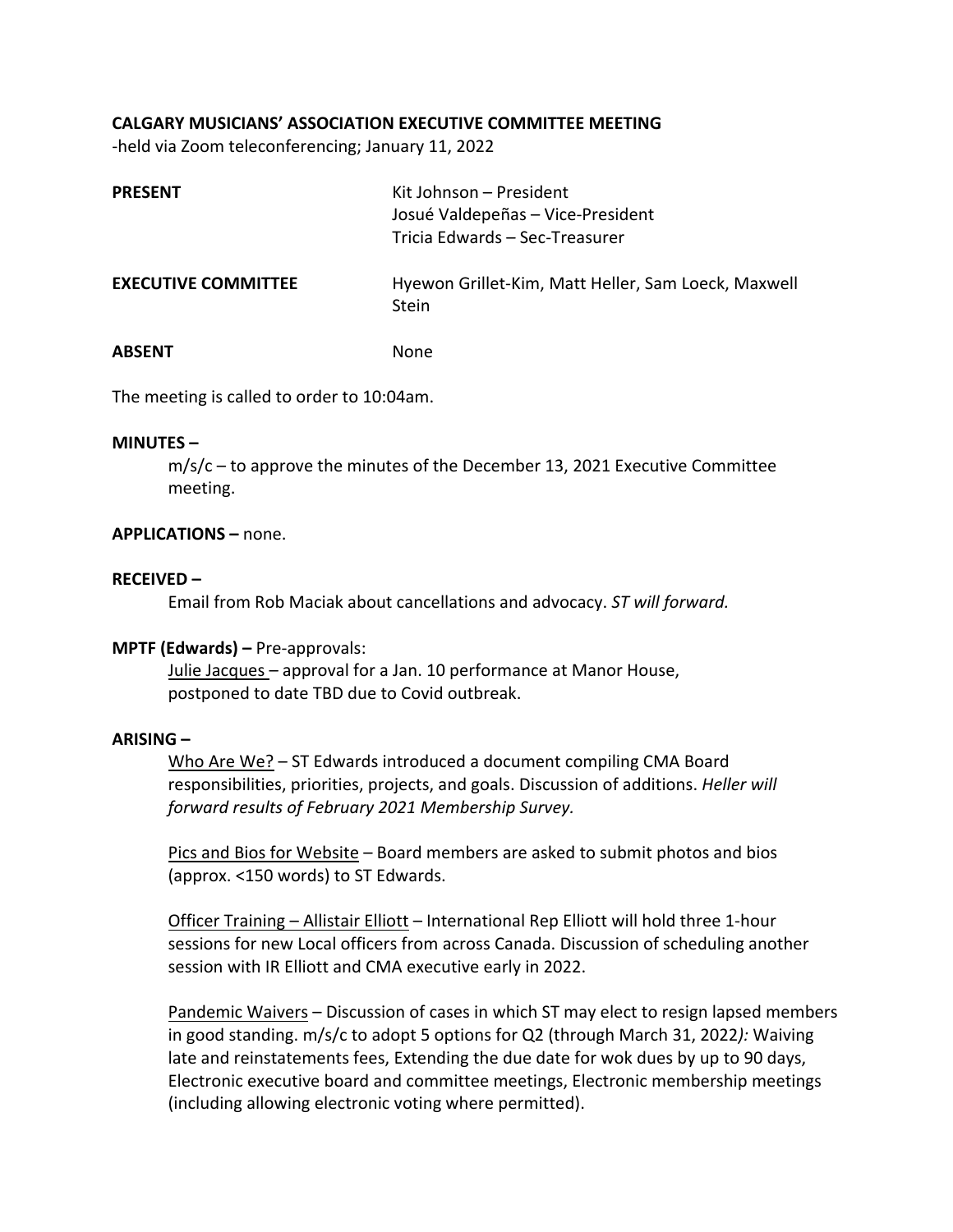Social media – ST Edwards will meet with Busola this week, invites exec committee input on social media content.

CPO Issues – Heller reports on current talks with Society on Variable Pay, MOU, and CBA extension. *Heller will forward CPS January 3 response on Variable Pay.*

Stampede – Discussion of lapsed agreement, next steps towards resuming negotiations. *ST will forward last Stampede agreement.* 

Freelancer advocacy – Discussion of relationships with freelance musicians. *Consensus to hold Town Hall meetings and encourage dialogue.* 

Slack – Discussion of executive communications channels. *Consensus to try Slack for next month or so with option to return to email as a default.* 

**OATH OF OFFICE** – is administered by the S.T. to incoming Executive member Maxwell Stein.

#### **SECRETARY TREASURER'S REPORT (Edwards)**

Membership – at the end of December was 436, up 22 (5%) from same period last year. 7 new, 4 reinstatements.

|                  | L Quarter Financials (TTD NOV 50, 2021) - |          |          |  |
|------------------|-------------------------------------------|----------|----------|--|
|                  | <b>Budget</b>                             | Actual   | Variance |  |
| Revenue          | \$94,922                                  | \$99,850 | \$4,928  |  |
| Expense          | \$50,040                                  | \$52,777 | \$2,737  |  |
| Income over Exp. | \$44,882                                  | \$47,073 | \$2,191  |  |

1st Quarter Financials (VTD Nov 30, 2021)

11:15am – Grillet-Kim leaves the meeting.

AFM Q4 Per Capita – m/s/c payment of \$6,814

**CPO STEWARD REPORT –** Dec. 1, 2021 through Jan. 16, 2022 (cancelled WC01)

**PRESIDENT'S MESSAGE** – Pres. Johnson resigned as of January 11, 2022.

# **OTHER BUSINESS‐**

#### **NEXT EXECUTIVE COMMITTEE MEETING: January 25, 2022 – 10am**

The meeting adjourns at 11:45 a.m. Minutes taken by Exec member Heller.